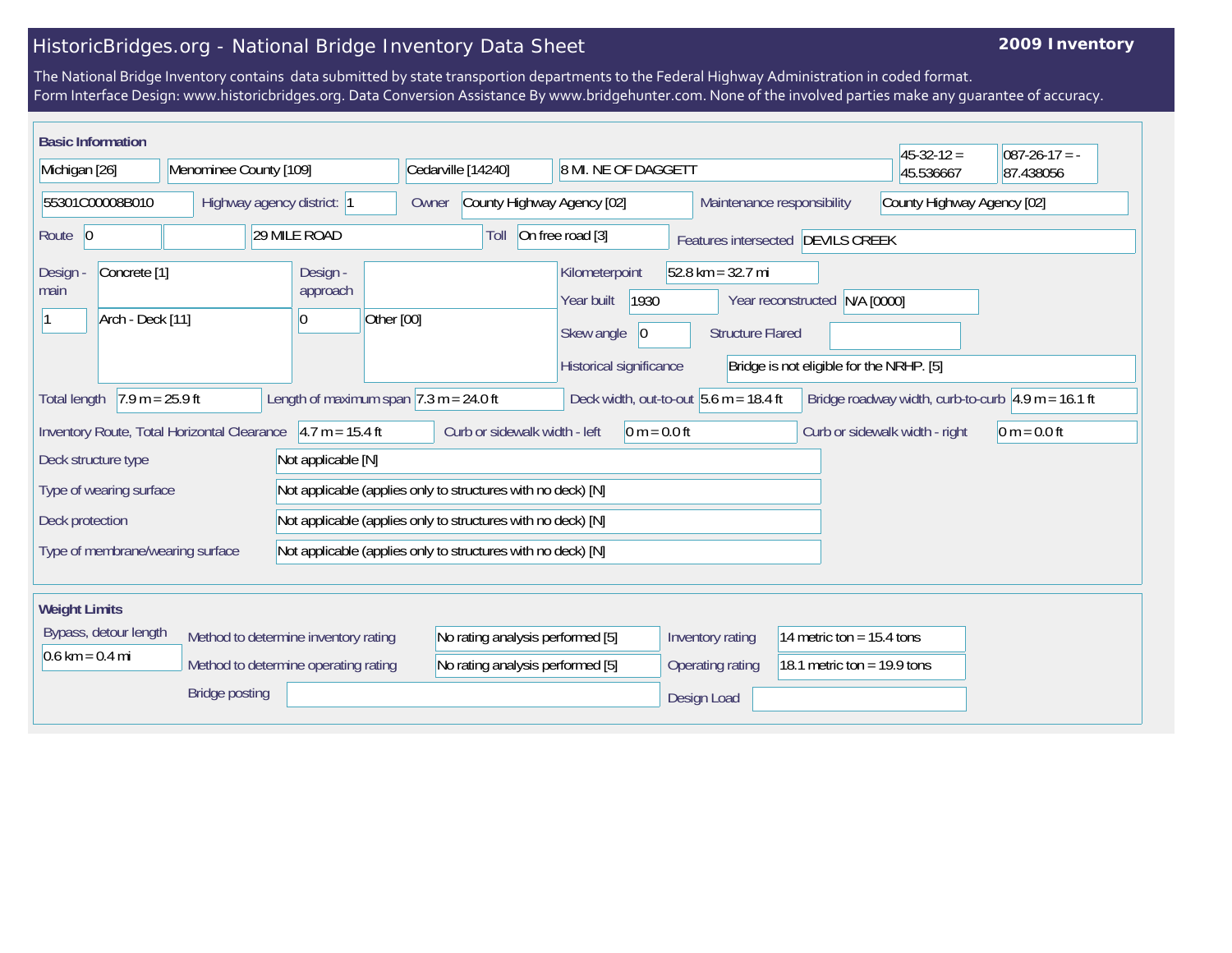| <b>Functional Details</b>                                                                                                             |                                                                                                                |  |  |  |  |  |  |  |  |
|---------------------------------------------------------------------------------------------------------------------------------------|----------------------------------------------------------------------------------------------------------------|--|--|--|--|--|--|--|--|
| Average daily truck traffi   0<br>Average Daily Traffic<br>86                                                                         | Year   1998<br>2019<br>Future average daily traffic<br>40<br>%<br>Year                                         |  |  |  |  |  |  |  |  |
| Road classification<br>Local (Rural) [09]                                                                                             | Approach roadway width<br>$6.1 m = 20.0 ft$<br>Lanes on structure 2                                            |  |  |  |  |  |  |  |  |
| Type of service on bridge Highway [1]                                                                                                 | Direction of traffic One lane bridge for 2 - way traffic [3]<br>Bridge median                                  |  |  |  |  |  |  |  |  |
| No parallel structure exists. [N]<br>Parallel structure designation                                                                   |                                                                                                                |  |  |  |  |  |  |  |  |
| Type of service under bridge<br>Waterway [5]                                                                                          | Navigation control<br>Lanes under structure<br>$ 0\rangle$                                                     |  |  |  |  |  |  |  |  |
| $0 = N/A$<br>Navigation vertical clearanc                                                                                             | Navigation horizontal clearance $ 0 = N/A$                                                                     |  |  |  |  |  |  |  |  |
| Minimum navigation vertical clearance, vertical lift bridge<br>Minimum vertical clearance over bridge roadway<br>$99.99 m = 328.1 ft$ |                                                                                                                |  |  |  |  |  |  |  |  |
| Minimum lateral underclearance reference feature Feature not a highway or railroad [N]                                                |                                                                                                                |  |  |  |  |  |  |  |  |
|                                                                                                                                       | Minimum lateral underclearance on right $99.9 =$ Unlimited<br>Minimum lateral underclearance on left $0 = N/A$ |  |  |  |  |  |  |  |  |
| Minimum Vertical Underclearance $ 0 = N/A$                                                                                            | Minimum vertical underclearance reference feature Feature not a highway or railroad [N]                        |  |  |  |  |  |  |  |  |
| Appraisal ratings - underclearances N/A [N]                                                                                           |                                                                                                                |  |  |  |  |  |  |  |  |
|                                                                                                                                       |                                                                                                                |  |  |  |  |  |  |  |  |
| <b>Repair and Replacement Plans</b>                                                                                                   |                                                                                                                |  |  |  |  |  |  |  |  |
| Type of work to be performed                                                                                                          | Work to be done by contract [1]<br>Work done by                                                                |  |  |  |  |  |  |  |  |
| Replacement of bridge or other structure because of<br>substandard load carrying capacity or substantial                              | $\overline{0}$<br>Bridge improvement cost<br> 0 <br>Roadway improvement cost                                   |  |  |  |  |  |  |  |  |
| bridge roadway geometry. [31]                                                                                                         | $0 m = 0.0 ft$<br>Length of structure improvement<br>Total project cost<br>$\vert$ <sup>0</sup>                |  |  |  |  |  |  |  |  |
|                                                                                                                                       | 2005<br>Year of improvement cost estimate                                                                      |  |  |  |  |  |  |  |  |
|                                                                                                                                       | Border bridge - state<br>Border bridge - percent responsibility of other state                                 |  |  |  |  |  |  |  |  |
|                                                                                                                                       | Border bridge - structure number                                                                               |  |  |  |  |  |  |  |  |